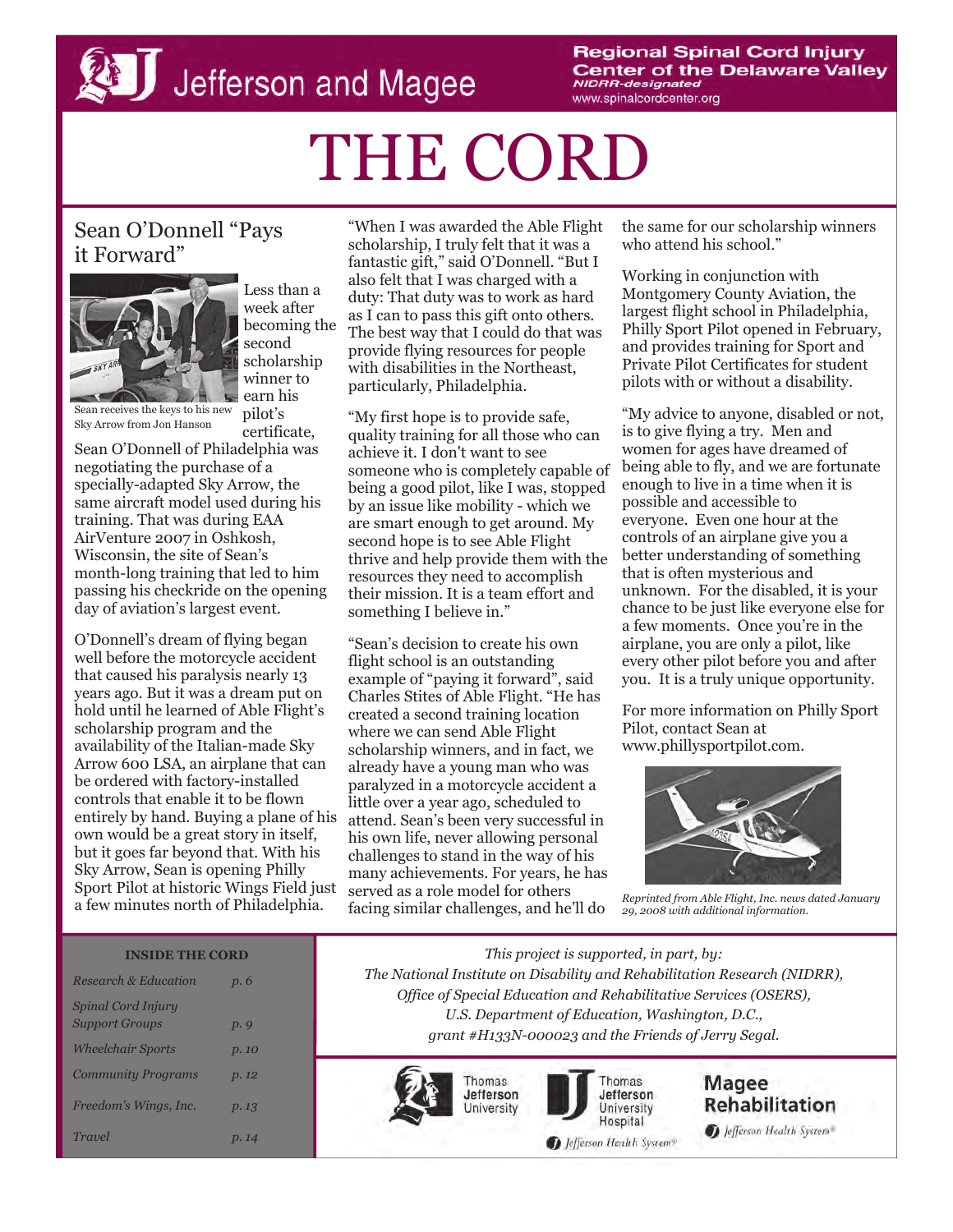### **THE CORD**

Page 6

#### Visit

www.spinalcordcenter.org to learn more about the Regional Spinal Cord Injury Center of the Delaware Valley.

# **SPINAL CORD INJURED INDIVIDUALS WITH MODERATE TO SEVERE SPASTICITY NEEDED FOR CLINICAL TRIAL RESEARCH & EDUCATION**

The Regional Spinal Cord Injury Center of Delaware Valley (RSCICDV) at Thomas Jefferson University and Magee Rehabilitation Hospital is interested in testing new drugs which may benefit persons with spinal cord injury. Jefferson and Magee are participating in a large clinical study to evaluate an investigational medication that may improve spasticity in individuals with incomplete chronic spinal cord injury. We are looking for participants who:

- Are between  $18 70$  years of age
- **Have an incomplete spinal cord injury for more than 6 months at a level between C4 and T12**
- **Have moderate to severe spasticity**
- **Be willing and able to stop other antispastic/muscle relaxant drugs**

The study will be double blind and placebo-controlled, which means that

some individuals enrolled in these studies will receive a placebo (or inactive substance) during the study, and will not receive drug at any time during the study. Neither the investigators nor the study participants will know who is receiving drug or placebo until after the end of the study.

If you are interested in participating in this study, some simple questions over the phone will help to determine if you are eligible. Overall participation in the study will include 8 outpatient visits to the SCI Center at Thomas Jefferson University Hospital over a period of 6 weeks. Each of these visits will require approximately 4 hours of your time. You will be paid for travel costs and free valet parking will be provided. Your participation in this research study is voluntary and, you can end your participation, if you wish, at any time.

To see if you qualify, please call **Marilyn Owens**, R.N. **at (215) 955-6579**.

### **RESEARCH PROJECT FOR THE RSCICDV**

Starting this Spring, the combined efforts of SCI Center staff from both Thomas Jefferson University and Magee Rehabilitation Hospital are supporting a new multicenter study entitled "Investigation of Assistive Technology for Mobility used by Individuals with a Spinal Cord Injury". Working together with SCI Centers in Pittsburgh, Georgia, Chicago, Washington DC, Ohio and Northern New Jersey, we are investigating the impact of policy changes on customizability and features of wheelchairs, and the number of working wheelchairs an individual owns. To collect this information, we are looking at the specifics of an individual's wheelchair usage, relative to the type of wheelchair they were provided, the amount of wheelchair breakdown, the skill of using the wheelchair and quality of life

measures of participation for the individual using a wheelchair for primary mobility. Since it has been shown that reintegration into society following a disability depends on access to appropriate and adequate assistive technology such as wheelchairs, we hope to investigate the effects of the types of presently supplied wheelchairs and how they may be contributing to a person's functional limitations, even more so than the person's disability itself. The information (or data) collected over the next 4 years may then be helpful in effecting policy change, relative to prescriptions for wheelchair mobility equipment.

If you are interested in participating or would like more information, please call **Mary Patrick**, RN, RSCICDV Project Coordinator, at **(215) 955-6579**.

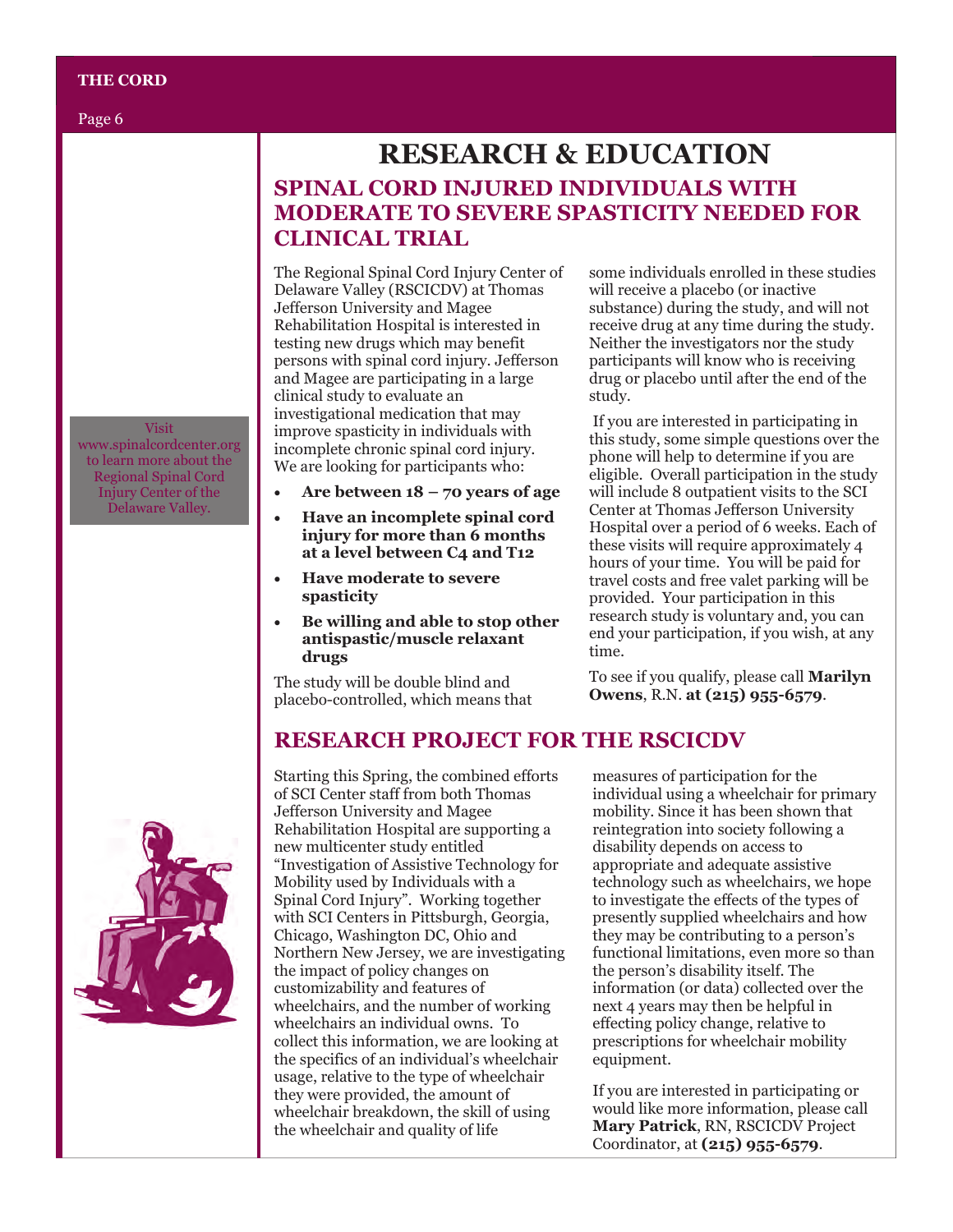

### **YOU ARE INVITED!**

The Tuttleman Family Foundation presents the

Dr. Guy Fried Educational Seminar with the internationally known scientist

### *Wise Young, MD, PhD*

Magee Rehabilitation Hospital

Wednesday, June 4, 2008

1:30 - 3:00 pm

### *Combination Therapies of Spinal Cord Injury and Clinical Trials*

Objectives:

- Describe the current state-of-the-art spinal cord injury research
- Discuss clinical trials that are ongoing, and plans to test medical therapies in the US and internationally

### *Former patients and families are welcome to attend. To register, call (215) 587-3055 or register online at MageeRehab.org.*

Dr. Wise Young, founding director of the W.M. Keck Center for Collaborative Neuroscience and a professor at Rutgers, The State University of New Jersey, is recognized as one of the world's outstanding neuroscientists. Well-known as a leader in spinal cord injury research, Dr. Young has participated in numerous avenues of research related to spinal cord injury regeneration, pharmaceutical or clinical interventions, as well as outcome measurement. Dr. Young is known internationally for his work to upend concepts that spinal cord injuries are permanent, to refocus research efforts and to open new vistas of hope. He has been featured in many publications and media/TV specials as a well-known leader in spinal cord injury research. Dr. Young has also been recognized by multiple organizations with distinguished awards relative to his commitment to finding a cure, and advocacy efforts.

# **PAIN STUDY FOR SCI AT JEFFERSON/MAGEE**

The Regional Spinal Cord Injury Center of the Delaware Valley (RSCICDV) at Thomas Jefferson University/Magee Rehabilitation is currently taking part in the SPINAL research study. This study will test to see how well an investigational drug works for your pain associated with your traumatic spinal cord injury.

We invite you to consider participation in the study if:

- You are at least 18 years old
- You have pain associated with your traumatic spinal cord injury
- You are dissatisfied with your current pain treatment.

• You are willing to come to our clinic for 8 visits over a 16 week period.

Participants who qualify will receive at no cost:

- Study related physician visits
- Study procedures and lab testing
- Study medicines
- Additionally, you may receive compensation for your time.

RSCICDV will begin recruitment in August/September. If you are interested in learning more about this research study, please contact **Mary Patrick**, **R.N.**, RSCICDV Project Coordinator at **(215) 955-6579**.



Wise Young, MD, PhD

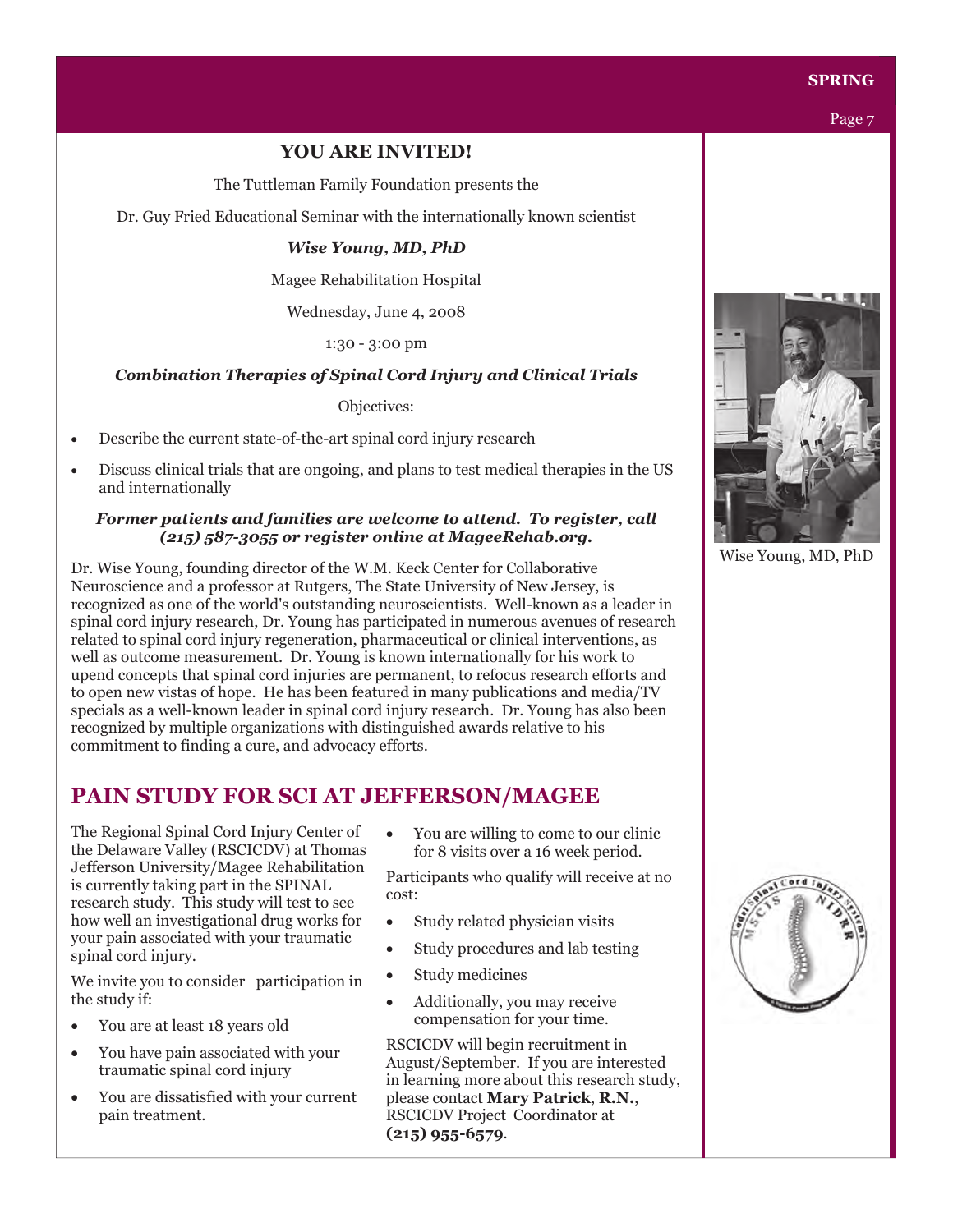### Page 8

# **ONGOING RESEARCH OF THE RSCICDV**

### **Current**

1. A four-week, prospective, randomized, double-blind, placebo-controlled trial to assess safety, tolerability, Pharmacokinetics and preliminary efficacy of AV 650 in patients with spasticity due to spinal cord injury. *Sponsor:* **Avigen**

2. A 15-Week, Randomized, Double-Blind, Placebo-Controlled, Parallel-Group, Multi-Center Trial of Pregabalin for the Treatment of Chronic Central Neuropathic Pain After Spinal Cord Injury. *Sponsor:* **Pfizer Pharmaceuticals**.

3. A phase I/IIa dose-ranging study to evaluate the safety, tolerability, and pharmacokinetics of BA-210 and the neurological status of patients following administration of a single extradural application of Cethrin® during surgery for acute and cervical spinal cord injury. *Sponsor:* **BioAxone Therapeutics Inc**.

### **Completed Clinical Trials**

1. Restoration of walking after spinal cord injury – Reliability of the maximal WISCI level. *Sponsor*: **National Institute on Disability and Rehabilitation Research (NIDRR).**

2. A phase II, double blind, placebo-controlled, multicentered study to access the efficacy and safety of HP184 at 100, 200, and 400 mg doses administered orally once daily for twenty-four weeks in adult subjects with chronic spinal cord injury. *Sponsor:* **Aventis Pharmaceuticals.**

3. Peripheral denervation following spinal cord injury (Using MRI to study nerve function following spinal cord injury). *Sponsor*: **American Paraplegia Society**

4. Open-label extension of double-blind, placebo-controlled, parallel group study to evaluate safety, tolerability and activity of oral Famipridine-SR in subjects with chronic incomplete spinal cord injury. *Sponsor*: **Acorda Therapeutics.**

5. Restoration of walking after spinal cord injury - validation of the Walking Index for Spinal Cord Injury (WISCI) scale for hierarchical ranking. *Sponsor*: **National Institute on Disability and Rehabilitation Research (NIDRR).**

6. Study the effects of Body Weight Supported Treadmill Training in acute incomplete spinal cord injury. *Sponsor*: **National Institute of Health (NIH).**

7. A multi-site, open label study to evaluate 250 mg oral Neotrofin<sup>TM</sup> BID in patients with subacute complete spinal cord injury over 12 weeks. *Sponsor*: **NeoTherapeutics, Inc.**

8. Double-blind, placebo-controlled, 12-week, parallel group study to evaluate safety and efficacy of oral Fampridine-SR in subjects with moderate to severe spasticity resulting from chronic, incomplete spinal cord injury. *Sponsor*: **Acorda Therapeutics.**



# **SPINAL CORD SOCIETY**

The Spinal Cord Society is a large grass roots organization with thousands of members throughout North America and other countries. Its goal is cure of chronic spinal cord injury paralysis. The Spinal Cord Society puts 100% of its funding into research for the cure of spinal cord dysfunction. The Spinal Cord Society meets at Magee Rehabilitation Hospital on the 6th floor at 1 pm on the first Saturday of every month.

If you would like to support this research, consider attending one of these meetings.

For more information, please contact **Chris Cellucci** at **cellucci@ursinus.edu** or **(610) 296-7429**, or **Dennis Ledger** at **dledger@csc.com** or **(856) 468-4401**.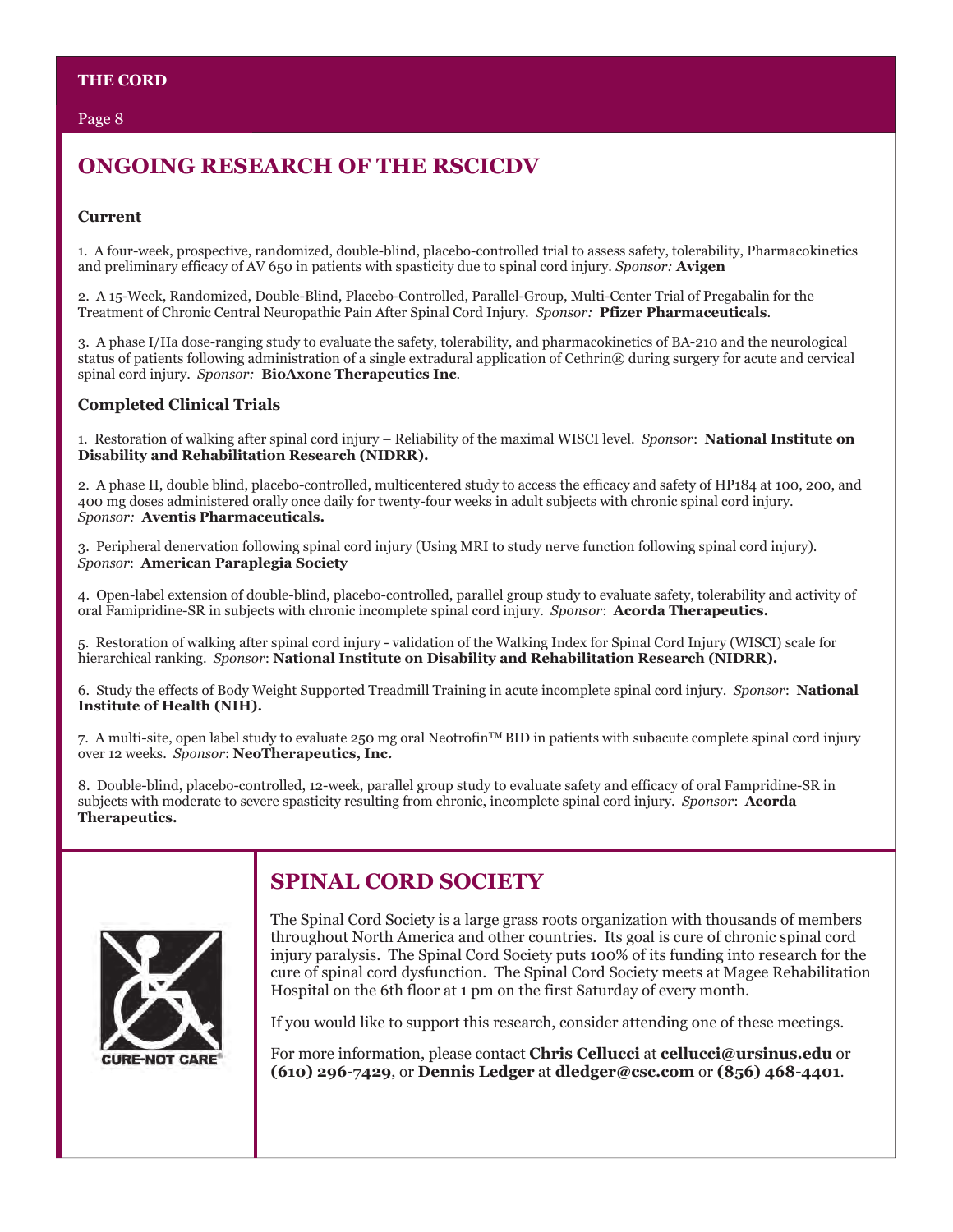# **SPINAL CORD INJURY SUPPORT GROUPS**

# **SCI FAMILY PEERS**

Magee Rehabilitation welcomes Ruth Black, MSS,LCSW in her new position as Family Mentor Coordinator for the SCI program. Ruth was a Staff Social Worker at Magee from 1987-1991. She then joined the Social Work team at duPont Hospital where she was employed for thirteen years.

Ruth is looking to expand the Family Peer Support Program. She is looking for family and loved ones of previously injured SCI

patients to volunteer to be Family Peer Mentors.

Family Peer Support is a group in which specially trained families who have experience with a spinal cord injury help others who share their struggles. Family members and significant others of individuals who have had a spinal cord injury are encouraged to attend. Inpatient and outpatient families are welcome. Family Peer Counselors offer reassurance, support

and helpful practical tips.

This group meets on the third Wednesday of every month at 6 p.m. in the  $5<sup>th</sup>$ floor lounge on the Spinal Cord Injury Unit at Magee Rehabilitation Hospital. Assistance is also available by phone if you cannot attend the meetings.

For more information or to become a Family Peer Mentor, please contact **Ruth Black** at **(215) 587-3174** or **rblack@mageerehab.org**.

# **SCI PEERS, sharing experiences**

The SCI-Peer Consultant Group provides individuals who have suffered a SCI the chance to learn from those who have rehabilitated following such an injury.

Magee can match peers based on injury level, social situations, age, gender, marital status, recreational interests and

# **SCI RESOURCE & SUPPORT GROUP**

This group provides education, recreation and support opportunities to individuals with spinal cord injuries. Traditionally, meetings are held at Magee on the second Thursday of every month at 6 p.m. in the Second Floor Conference Room. However, social outings are scheduled based on availability and pricing.

vocational experience.

To request a peer consultation, or to volunteer as a mentor, contact **Marie Protesto** or **Sonya Dibeler** at **peers@mageerehab.org** or **(215) 587-3174**.

We are always looking for new topics. If you have an idea for a topic or would like more information, please call **Marie Protesto** or **Sonya Dibeler** at **(215) 587-3174**, or e-mail **peers@mageerehab.org**.

# **WOMEN'S DISABILITY SUPPORT GROUP**

To help women with spinal cord dysfunction explore their thoughts and feelings about life with a disability, Magee provides a support group each Monday

afternoon. This group addresses topics such as relationships, career issues, intimacy and sexuality.

For more information about this group, contact

**Marie Protesto** or **Sonya Dibeler** at **peers@mageerehab.org** or **(215) 587-3174**.



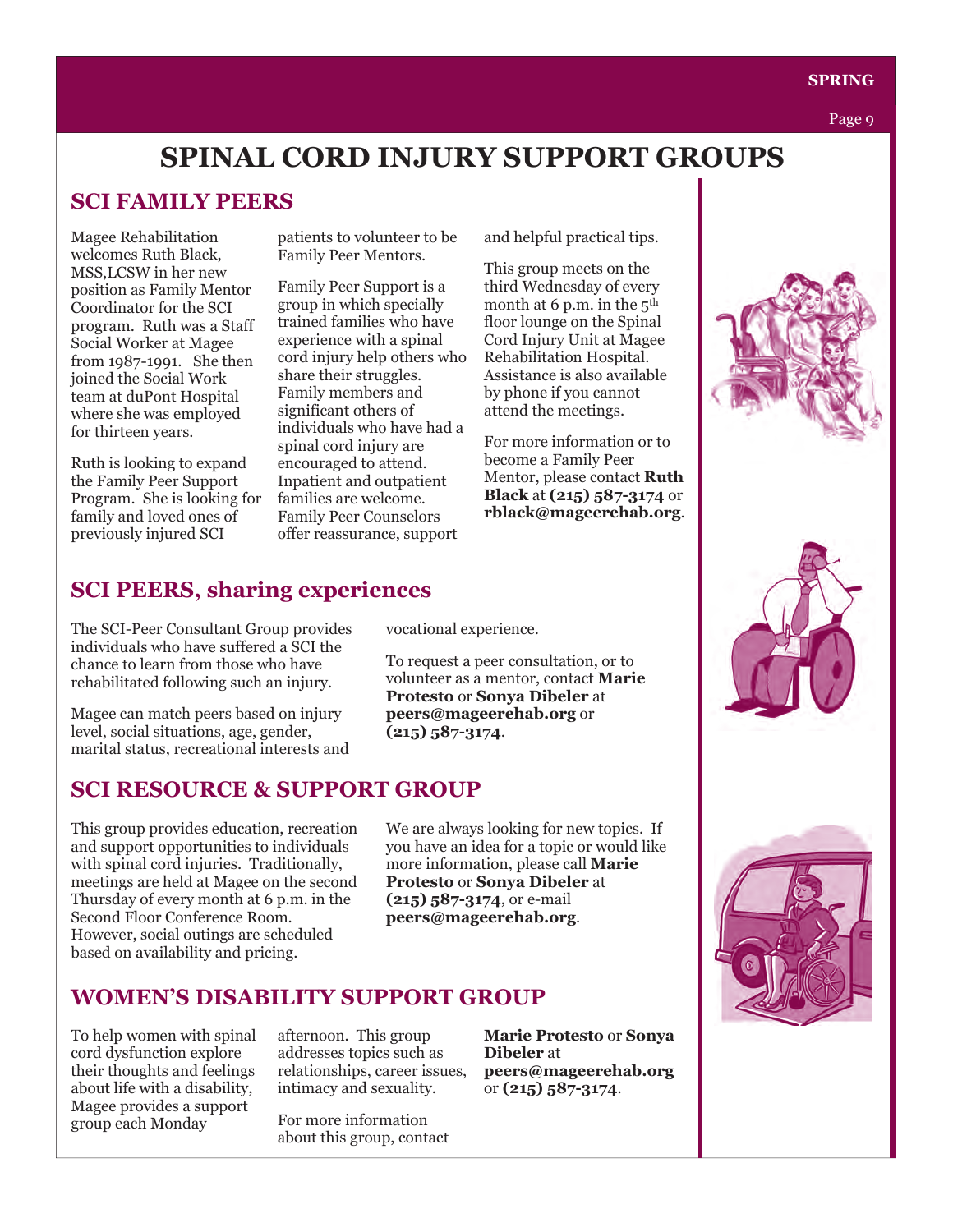### **THE CORD**

Page 10

# **MAGEE WHEELCHAIR SPORTS TEAMS WHEELCHAIR SPORTS**

| <b>SPORT</b>                                                      | <b>DESCRIPTION</b>                                                                                                                                                                                                                                                  | <b>SEASON</b>                                                                                                                                                                                          |
|-------------------------------------------------------------------|---------------------------------------------------------------------------------------------------------------------------------------------------------------------------------------------------------------------------------------------------------------------|--------------------------------------------------------------------------------------------------------------------------------------------------------------------------------------------------------|
| <b>Magee Eagles</b><br><b>Wheelchair Rugby</b><br><b>Team</b>     | Quad Rugby is a unique,<br>competitive sport for<br>individuals with quadriplegia.<br>The game is played on a<br>basketball court by four<br>member teams using a<br>volleyball. The objective is to<br>carry the ball across the<br>opponent's goal line.          | The season runs from October<br>through March. Each year the<br>team competes in<br>tournaments all along the<br><b>East Coast and regularly</b><br>qualifies from the national<br>playoffs.           |
| <b>Magee Sixers</b><br><b>Spokesman Basketball</b><br><b>Team</b> | The Magee Sixers Spokesmen are<br>one of 18 teams nationally that<br>are affiliated with their local NBA<br>teams. The Sixers Spokesman<br>are nine-time Mid-Atlantic<br><b>Conference Champs! New</b><br>players are encouraged to join<br>our developmental team. | The season runs from October<br>through March. The team<br>competes in games and<br>tournaments along the East<br><b>Coast! The Magee Sixers are</b><br>ranked in the Top Ten Teams<br>in the country. |
| <b>Magee Kixx Power</b><br><b>Soccer Team</b>                     | A new sport for power wheelchair<br>users, played on a basketball<br>court with four players who<br>attack, defend and maneuver an<br>oversized soccer ball in an<br>attempt to score points on a goal.                                                             | The team is encouraging the<br>growth of other teams in the<br>area to allow for local<br>competitions.                                                                                                |
| <b>Magee Freedoms</b><br><b>Tennis Team</b>                       | Wheelchair tennis can readily be<br>enjoyed with able-bodied friends.<br>The sport follows the rules of the<br>U.S. Tennis Association with one<br>exception-the wheelchair tennis<br>player is allowed two bounces<br>instead of one.                              | The season runs from March<br>through October. Each year<br>the team competes in<br>tournaments throughout the<br>country.                                                                             |

# **LIFE - BE IN IT!**

Staying active is the key to a happy and healthy life. Magee Rehabilitation and other Philadelphia agencies offer numerous specialized recreation opportunities at little or no cost. For more information on additional Magee sports and other specialized recreational opportunities, please consult the Magee Recreation Resource Guide.

For a copy of the resource guide and more information on any of Magee's sports teams, please email **Anna Martin** at **amartin@mageerehab.org**.













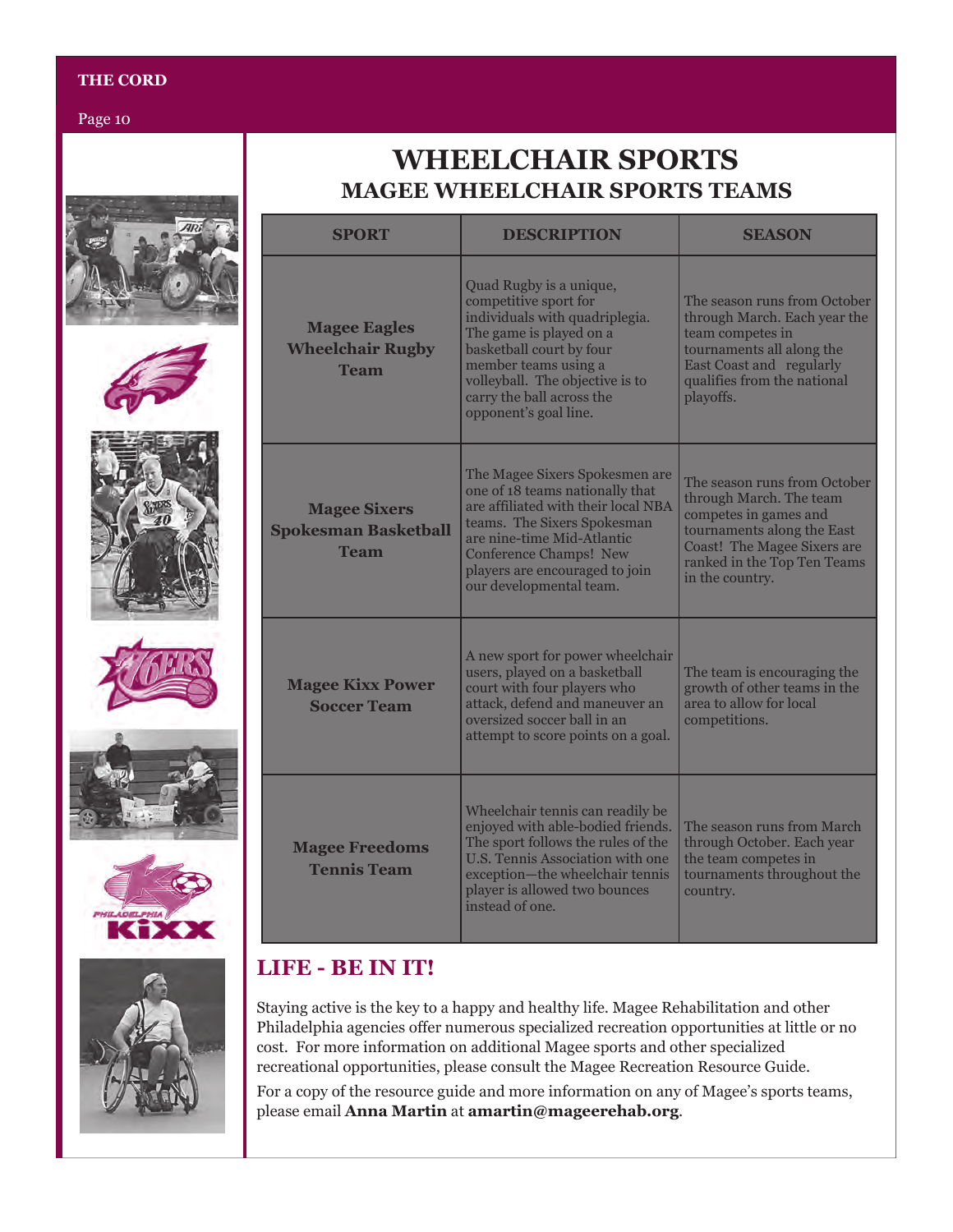Page 11

# **COMMUNITY PROGRAMS**

## **THINK FIRST**

To help prevent disabling head and spinal cord injuries among children, teens and young adults, Magee's Think First Program holds dynamic presentations at schools. Our program is part of the nationally coordinated Think First program. Presentations consist of injury prevention lessons and testimonials from adults with disabilities.

If you have a spinal cord injury or brain

injury and are interested in changing behaviors and saving lives, please consider joining Think First and speaking to students. Since Magee values your experience we will reimburse you for your time.

If you are interested or know of a school that would like to host one of our assemblies, please call **Joe Davis**, Think First Coordinator, at **(215) 587-3400**.

### **Alcoholics Anonymous**

This group meets every Sunday at 6:30 p.m. in Magee's Cafeteria.

For more information about AA, please call **Joe Davis** at **(215) 587-3400**.

# **HIREABILITY**

hireAbility is a nonprofit organization dedicated to helping individuals with disabilities seek employment throughout Philadelphia and South Jersey. Headquartered at Magee Rehabilitation Hospital with offices in Blackwood, NJ, hireAbility works with a number of area businesses and receives daily updates on open positions in the region.

hireAbility offers customized job search assistance.

The organization also partners with various community agencies that provide computer and assistive technology training as well as other skills

training. In addition, hireAbility can refer you to organizations that provide housing programs, transportation information and other services designed to help individuals return to work.

For more information, please call **(215) 587-3080**.



# **LEGAL CLINIC FOR THE DISABLED**

The Legal Clinic for the Disabled provides free civil law legal services to lowincome individuals with physical disabilities. Located at Magee Rehabilitation Hospital, the nonprofit organization can help with cases involving

wrongful evictions, consumer fraud, employment discrimination and failure to comply with the Americans with Disabilities Act of 1990. Other serviced include estate planning and benefits counseling.

The Legal Clinic would like to work with you regarding any of the above issues.

For more information about direct representation of outreach programs, please call **(215) 587-3350**.

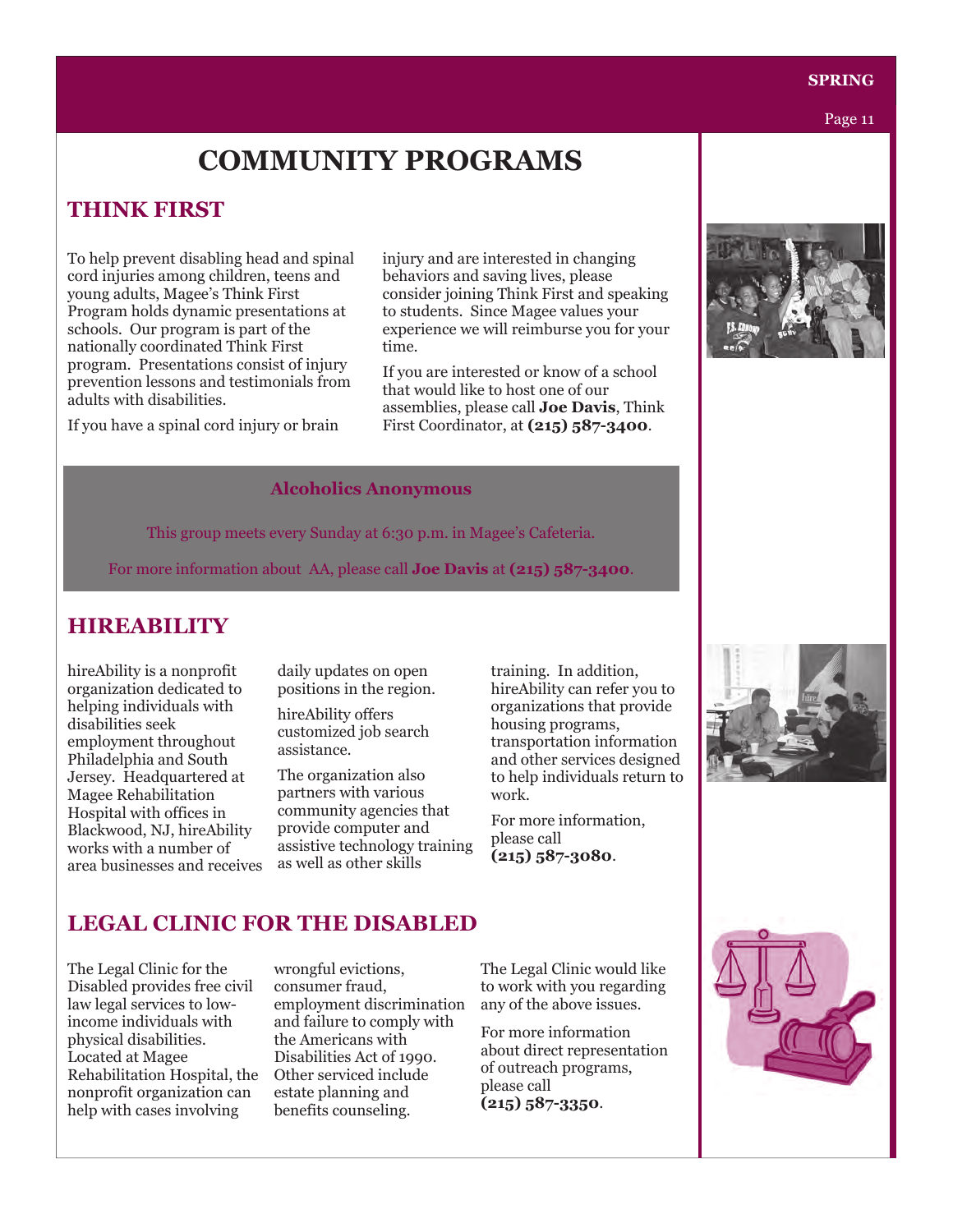### **THE CORD**

#### Page 12

### **Hours of operation**

**Monday & Wednesday 9:30 am - 8:00 pm**

**Tuesday & Thursday 11:00 am - 8:00 pm**

**Friday 9:30 am - 5:00 pm**

**Saturday 9:00 am - 3:00 pm Sunday 12:00 pm - 5:00 pm**







# **PATIENT FAMILY RESOURCE CENTER AND MEDICAL LIBRARY**

Feel free to stop pass our patient and staff learning resource center (library) on the 3<sup>rd</sup> floor, as it has had a slight face lift. We have tons of interesting fiction, a number of best seller books including notable books that made Oprah Winfrey's Book Club list. There are about 600 leisure/ romance/mystery novels to choose from as well as a broad selection of relevant professional periodicals. You may have noticed that we have three computers spaced just right for patient, visitor and staff access and to supplement these resources, we also have an assortment of VHS tapes and DVDs that are available to you for your use either here or at home.

Our book club began in October in the library. This is an exciting time of change for our library and we would like your participation to help this book club initiative and make it great in every way possible. Make the library your place of

rest, relaxation, comfort and enjoyment away from the rut of the day-to-day activities of Magee. Volunteers and Venus Bradley are on hand to assist you as best we can with research requests, scheduling the reading room, or locating meaningful information.

Also, it is noteworthy to state that the library has flavored coffee available at the low price of 60 cents for an 8 ounce cup. This is our way of making your visit more like home while you read the Philadelphia Inquirer, New York Times or the magazine/book of your choice.

Please allow us the opportunity to provide you with extraordinary customer service and an enviable user friendly environment. You may contact **Venus Bradley** at **(215) 587-3146** with any questions, concerns or suggestions.

### **THE NEWSLETTER NEEDS YOUR HELP**

Are you tired of seeing some of the same things in every newsletter? Here is a sample list of some of the new information we would like to put in the newsletter:

- People profiles human interest stories on Magee Alumni
- How do I?
- Where do I find?
- Press releases
- Advocacy/Legislation updates

### **In order to incorporate these changes, we need you to assist with newsletter!**

We want to know how you are doing what have you accomplished, where have you been, and what have you done. You can pass along some tips that have helped you cope with your disability. Maybe you have some ideas for a regular column, have an idea for an article, or are interested in writing an article.

We need your input to make this work! Please contact **Sonya** at **(215) 587-3174** or **sdibeler@mageerehab.org**.

### **WEBSITES OF INTEREST**

http://hbedelstein.home.att.net - help for disabled artists www.phillysportpilot.com - disabled and able-bodied pilot training www.freedomswings.org - soaring for the disabled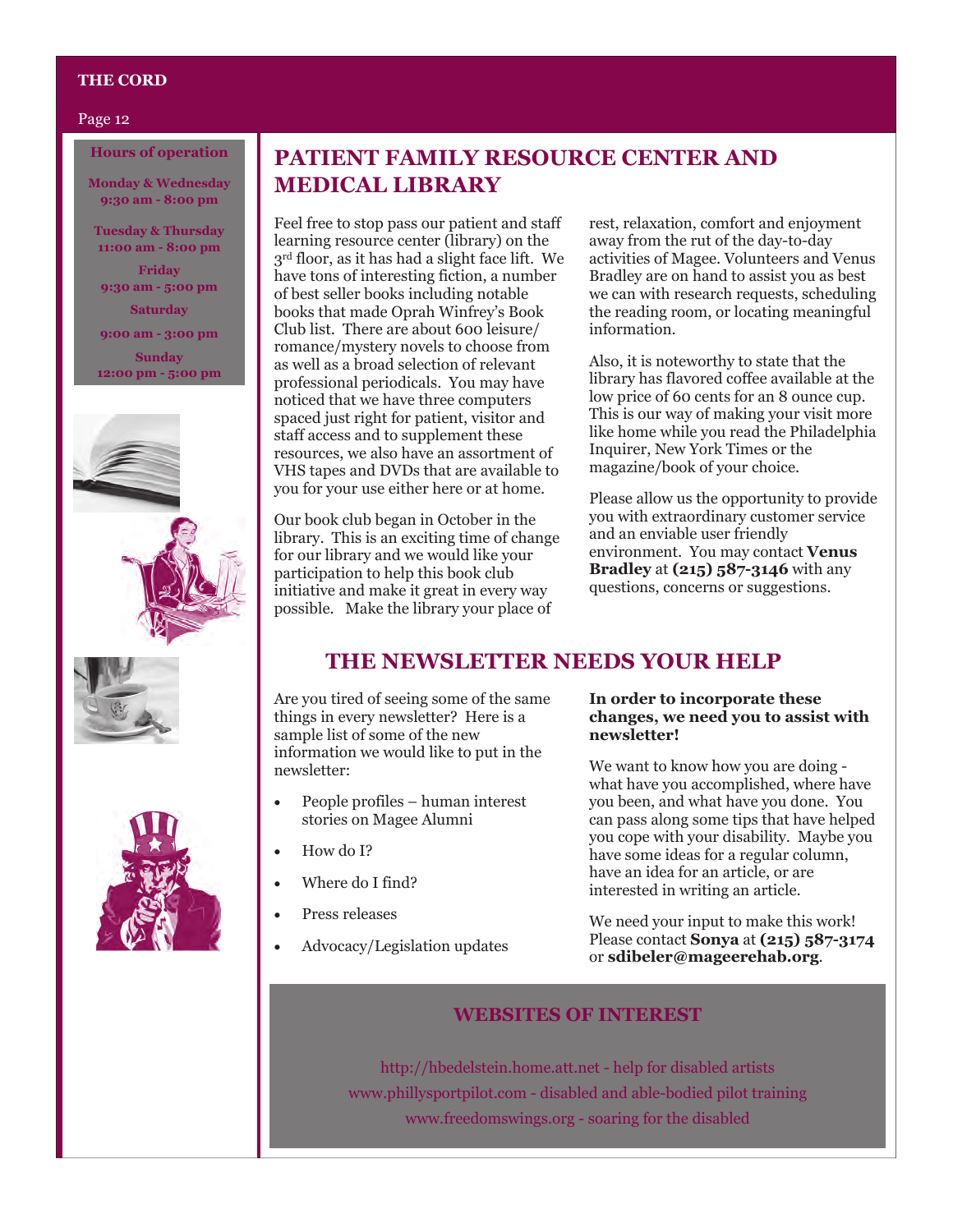Page 13

# **SOARING WITH FREEDOM'S WINGS** Lauren Ostrowski **CONSUMER ARTICLES**

What if you could experience sensations of flying, brief weightlessness, and ballroom dancing all at the same time? Well, you can. An amazing agency called Freedom's Wings can allow you to do just that. I remember when I first heard about gliding, I was initially picturing hang gliding, but that's a different sport. When you "fly" with Freedom's Wings, you're in a glider that is essentially an airplane with two seats and no engine.

When I first arrived at the airfield and started talking to everyone involved with Freedom's Wings, I was amazed by how they were willing to accommodate my needs because of my disability. At the same time, they saw and talked to me as a person, rather than someone with a disability. When it actually became time to get into the glider, there were lots of people around to help, and before I knew it, I was being towed along the ground by the tow plane.

At first, the feeling of being pulled by another plane was really strange, but just when I was getting used to it, the pilot announced that he was going to unlatch the rope. It was right then that I found myself suddenly very concerned with exactly how a plane without an engine would fly by itself. I must've been thinking aloud because the pilot started explaining to me that we were going to ride in something called thermals. Thermals are circular air currents, and we rose when we were in them because the air was warm. When we got to the top of the thermal, we floated in circles until we found another one. Apparently this is also

the way birds change their altitude, and we were actually gliding in the same thermal as a bald eagle. It was really neat to be that close to something so beautiful and rare. When we were floating in circles, it reminded me of waltzing -- except we were gliding from one thermal to another as opposed to gliding to different areas of the dance floor. There was something else memorable about rising and falling in the thermals: when we moved from warm air to cooler air, I felt weightless for a split second. The idea of leaving everything to nature -- because everything depended on different air temperatures -- was something that I found really freeing.

I was really having a wonderful experience in the air. Then I had a startling thought. Now we have to land a plane without the guidance of engines. By this point, I had a lot of faith in my pilot, so I decided to ask him. He said that the temperature of the thermals really determined how soft the landing would be. I found myself being very thankful that I was wearing a harness in preparation for what I thought was going to be a rough landing. I was very wrong. We touched down to the ground very gently and coasted along the field until we came to a stop.

After the short trip through the landing field, we took some pictures so I could remember the experience. I found myself immediately wishing that I could go again. There is nothing like gliding -- it's really a way to fly away from reality for a short time. I would recommend it to anyone who wants to see how 20 minutes can change their life.







### **FREEDOM'S WINGS INTERNATIONAL**

Freedom's Wings International (FWI) is a non-profit organization run by and for people with disabilities. They provide the opportunity for those who are physically challenged to fly in specially adapted sailplanes.

# **Upcoming events**:

### **May 31, 2008 and June 1, 2008**

Freedom's Wings will offer free introductory rides to interested disabled individuals. The event will be held in conjunction with the Philadelphia Glider Council at their airport in Hilltown, PA located approximately 40 miles north of Philadelphia. Visit their website **www.freedomswings.org** for directions.

Interested participants should contact us at **(800) 382-1197** to reserve a time slot for a 20-minute ride. There are only a limited number of flights available so call now!